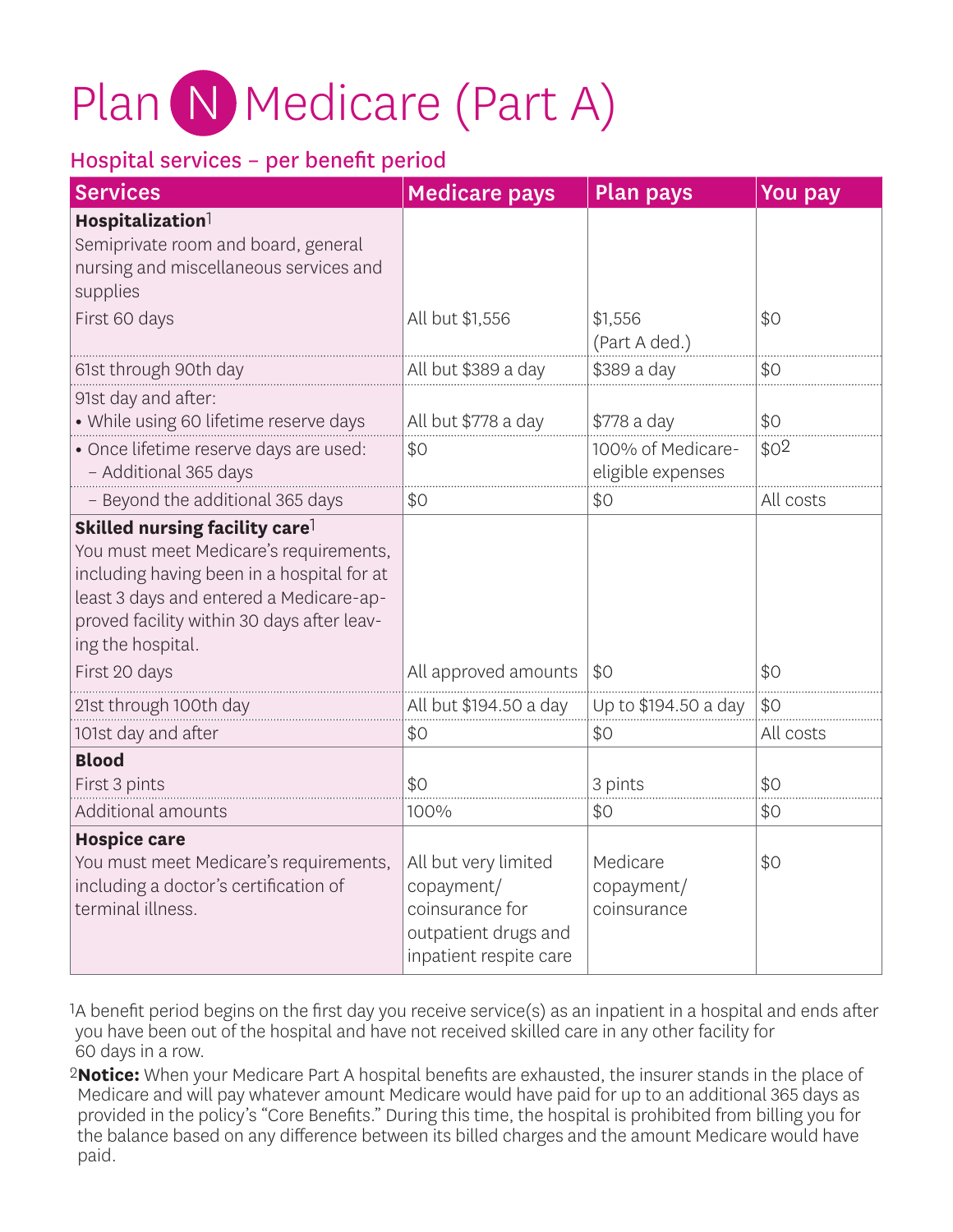# Plan N Medicare (Part B)

### Medical services – per calendar year

| <b>Services</b>                                                                                                                                                                                                                                                                                                            | <b>Medicare pays</b> | <b>Plan pays</b>                                                                                                                                                                                                                                                                     | You pay                                                                                                                                                                                                                                                           |
|----------------------------------------------------------------------------------------------------------------------------------------------------------------------------------------------------------------------------------------------------------------------------------------------------------------------------|----------------------|--------------------------------------------------------------------------------------------------------------------------------------------------------------------------------------------------------------------------------------------------------------------------------------|-------------------------------------------------------------------------------------------------------------------------------------------------------------------------------------------------------------------------------------------------------------------|
| Medical expenses - in or out of the<br>hospital and outpatient hospital<br>treatment, such as doctor's services,<br>inpatient and outpatient medical and<br>surgical services and supplies, physical<br>and speech therapy, diagnostic tests,<br>durable medical equipment<br>First \$233 of Medicare-approved<br>amounts* | \$0                  | \$0                                                                                                                                                                                                                                                                                  | \$233 (Part B ded.)                                                                                                                                                                                                                                               |
| Remainder of Medicare-approved<br>amounts                                                                                                                                                                                                                                                                                  | Generally 80%        | Balance, other<br>than up to \$20<br>per office visit<br>and up to \$50<br>per emergency<br>room visit. The<br>copayment of up<br>to \$50 is waived<br>if the insured is<br>admitted to any<br>hospital and the<br>emergency visit<br>is covered as a<br>Medicare Part A<br>expense. | Up to \$20 per<br>office visit and<br>up to \$50 per<br>emergency<br>room visit.<br>The co-payment<br>of up to<br>\$50 is waived<br>if the insured is<br>admitted to<br>any hospital and<br>the emergency<br>visit is covered as<br>a Medicare<br>Part A expense. |
| Part B Excess Charges (above<br>Medicare-approved amounts)                                                                                                                                                                                                                                                                 | \$0                  | \$0                                                                                                                                                                                                                                                                                  | All costs                                                                                                                                                                                                                                                         |
| <b>Blood</b><br>First 3 pints                                                                                                                                                                                                                                                                                              | \$0                  | All costs                                                                                                                                                                                                                                                                            | \$0                                                                                                                                                                                                                                                               |
| Next \$233 of Medicare-approved<br>amounts*                                                                                                                                                                                                                                                                                | \$0                  | \$0                                                                                                                                                                                                                                                                                  | \$233 (Part B ded.)                                                                                                                                                                                                                                               |
| Remainder of Medicare-approved<br>amounts                                                                                                                                                                                                                                                                                  | 80%                  | 20%                                                                                                                                                                                                                                                                                  | \$0                                                                                                                                                                                                                                                               |
| <b>Clinical laboratory services</b><br>Tests for diagnostic services                                                                                                                                                                                                                                                       | 100%                 | \$0                                                                                                                                                                                                                                                                                  | \$0                                                                                                                                                                                                                                                               |

\* Once you have been billed \$233 of Medicare-approved amounts for covered services (which are noted with an asterisk), your Part B deductible will have been met for the calendar year.